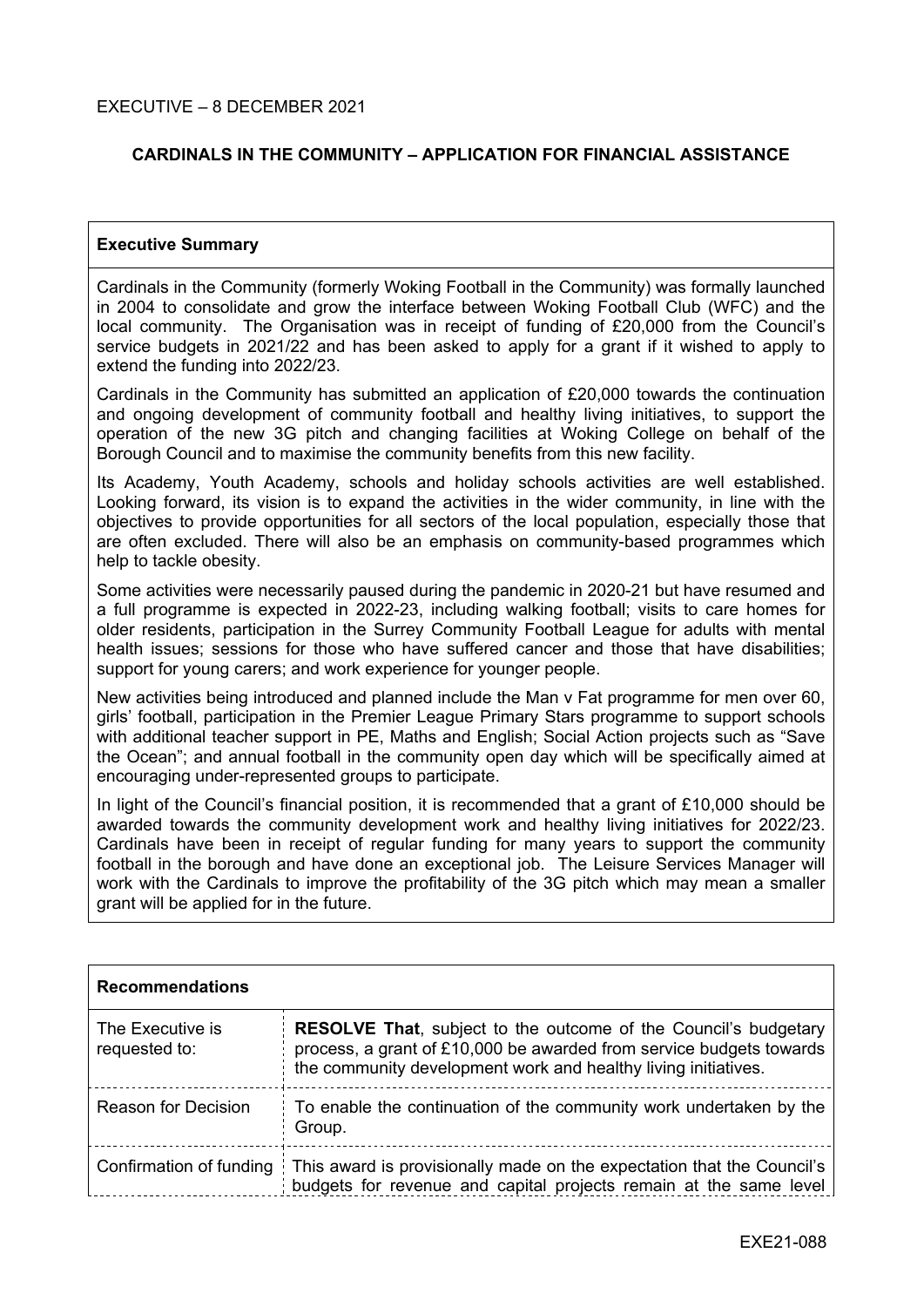|            | allocated for the current financial year. The Council's overall budget,<br>including the sums allocated for community grants, will be determined<br>by Council at its meeting on 10 February 2022. In the event the grant<br>budgets are set at the anticipated levels, confirmation of the Council's<br>support will be sent to successful applicants. Groups should not plan<br>for the 2022/23 funding until this confirmation has been received.                                                                                                                                                                                                  |
|------------|-------------------------------------------------------------------------------------------------------------------------------------------------------------------------------------------------------------------------------------------------------------------------------------------------------------------------------------------------------------------------------------------------------------------------------------------------------------------------------------------------------------------------------------------------------------------------------------------------------------------------------------------------------|
| Conditions | <b>Accounts.</b> The Organisation must submit accounts for the year in<br>which the grant is awarded, including an income and expenditure<br>account and balance sheet. Please note that accounts for other years<br>may also be required.                                                                                                                                                                                                                                                                                                                                                                                                            |
|            | <b>Monitoring Information.</b> The Organisation must submit quarterly<br>monitoring information as a measure of its achievements. Failure to<br>provide details will jeopardise the award. E-mail requests will be sent<br>to the applicant on a quarterly basis.                                                                                                                                                                                                                                                                                                                                                                                     |
|            | <b>Publicity.</b> Where possible, the Organisation is required to publicise<br>the support received from Woking Borough Council, including on<br>websites and literature / leaflets produced.                                                                                                                                                                                                                                                                                                                                                                                                                                                         |
|            | <b>Payments.</b> Unless exceptional circumstances exist all invoices must<br>be received quarterly with monitoring information for the previous<br>quarter.                                                                                                                                                                                                                                                                                                                                                                                                                                                                                           |
|            | <b>Payment Period.</b> Final quarter claims must be made by the second<br>week in April. Unclaimed awards will not be available at a later date<br>unless exceptional circumstances can be demonstrated to the Council<br>before the end of the award year.                                                                                                                                                                                                                                                                                                                                                                                           |
|            | <b>Joint Working.</b> WBC expects the Organisation to engage positively<br>on health and wellbeing multi-agency joint work affecting Woking.<br>Groups which refuse may place their Council support at risk, e.g.<br>grant, concessionary rent and other assistance.                                                                                                                                                                                                                                                                                                                                                                                  |
|            | Homelessness Reduction Act 2017. Following the introduction of<br>new legislation from April 2018, the Council expects the support of<br>partner agencies in identifying people at risk of homelessness as early<br>as possible to maximise the opportunities to prevent such. Partner<br>agencies / organisations are expected to be engaged in joint working<br>arrangements to assist in finding suitable housing and support<br>solutions, and where appropriate to undertake and respond to the new<br>'duty to refer'. Groups which do not support this new legislation and<br>way of working positively may put their Council support at risk. |
|            | <b>Venue Hire.</b> Woking Borough Council has a duty to ensure that<br>publicly-owned venues and resources do not provide a platform for<br>extremists and are not used to disseminate extremist views. This duty<br>extends to organisations that work with the local authority so this<br>includes recipients of any grants from Woking Borough Council. If<br>Groups hire out their venue(s) they should ensure good processes are<br>in place for record keeping and checking if hirers are appropriate<br>groups to be making the hire arrangements. The following are some<br>areas which should be considered:                                 |
|            | Basic details should be recorded to include speaker's address,<br>mobile phone number and organisation details.<br>Has the identity of the speaker been confirmed and is their<br>٠<br>organisation bona fide? Are they known to the hirer?<br>Is the speaker from the area? Are they UK citizens or from                                                                                                                                                                                                                                                                                                                                             |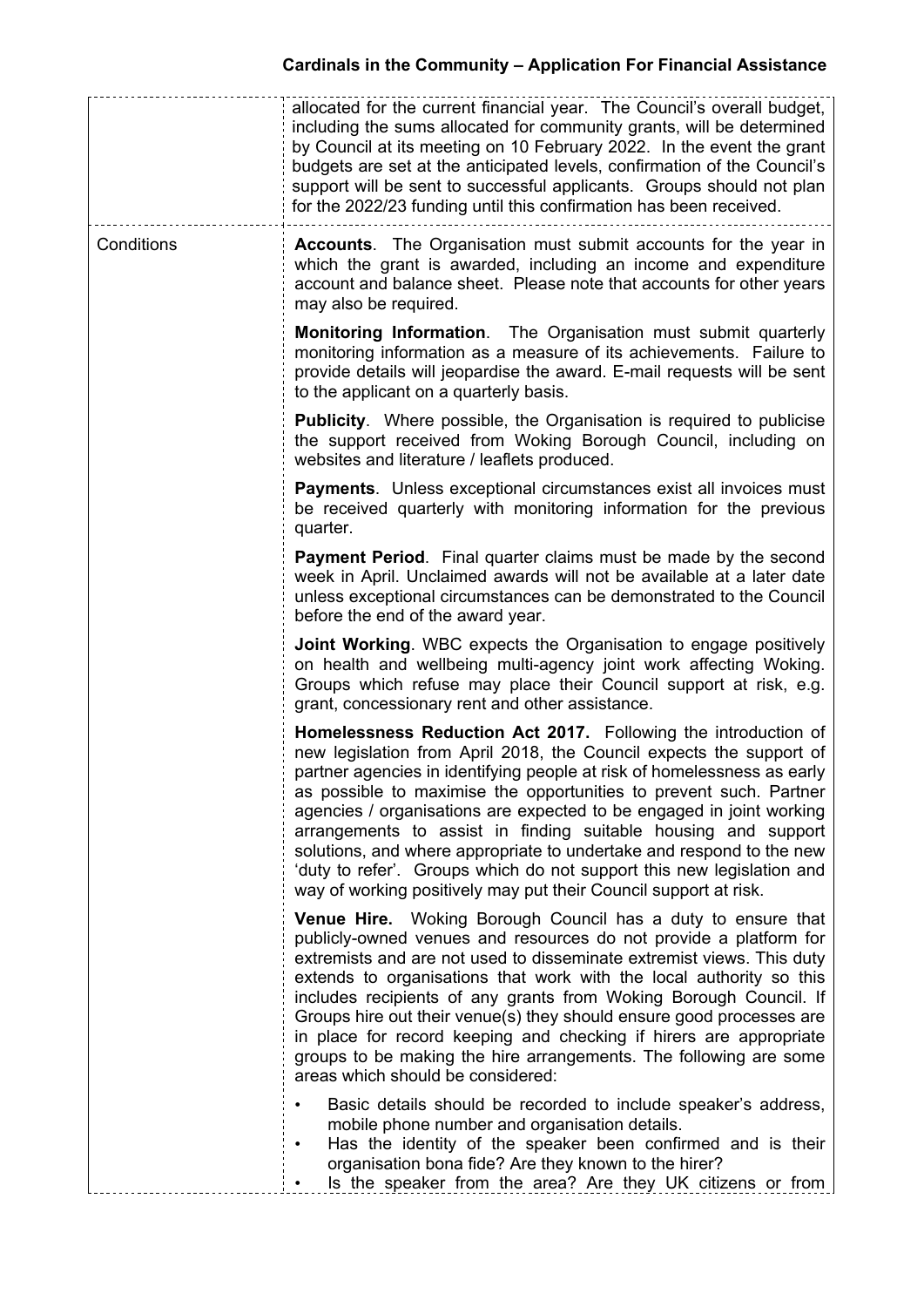# **Cardinals in the Community – Application For Financial Assistance**

|                        | overseas and will they travel specifically for this event?<br>Consider checks on the internet to confirm the status of speakers<br>$\bullet$<br>to include website, YouTube or social media sites.<br>How many people are likely to attend (check previous or similar<br>events either locally or online).                                                                                                                                                                                |
|------------------------|-------------------------------------------------------------------------------------------------------------------------------------------------------------------------------------------------------------------------------------------------------------------------------------------------------------------------------------------------------------------------------------------------------------------------------------------------------------------------------------------|
| Performance Indicators | <b>Users.</b> The Organisation to provide a breakdown of the users.                                                                                                                                                                                                                                                                                                                                                                                                                       |
|                        | The Organisation to provide details of activities and<br><b>Activities.</b><br>events held.                                                                                                                                                                                                                                                                                                                                                                                               |
|                        | <b>Enquiries.</b> The Organisation to provide a breakdown of the enquiries<br>received.                                                                                                                                                                                                                                                                                                                                                                                                   |
|                        | <b>Publicity.</b> The Organisation to advise how the Council's support has<br>been publicised.                                                                                                                                                                                                                                                                                                                                                                                            |
|                        | <b>Statement of Use.</b> The Organisation to provide a statement stating<br>the use to which the grant money has been put.                                                                                                                                                                                                                                                                                                                                                                |
| <b>Future Support</b>  | The financial pressure on the Council's budgets is expected to<br>continue in the coming years and accordingly the overall level of<br>support available in future years may be reduced. The applicant is<br>therefore to be advised that the award of funding for 2022/23 does not<br>imply that a similar application in 2023/24 would be supported. In<br>particular, it is emphasised that the Council is unlikely to be in a<br>position to award any sums above the 2022/23 levels. |
|                        | In view of this, the applicant is to be advised to ensure that<br>contingency plans for the Group's operations for 2023/24 have been<br>drawn up in the event that the Council is unable to continue its support<br>beyond April 2023. All applicants are strongly recommended to<br>pursue alternative sources of funding and are encouraged to approach<br>Woking Borough Council's Community Support Team for advice and<br>support.                                                   |

### **The Executive has authority to determine the above recommendations.**

# **Background Papers:**

2022/23 Application Form.

### **Reporting Person:**

Julie Fisher, Chief Executive Extn: 3301, Email: julie.fisher@woking.gov.uk

### **Contact Person:**

Frank Jeffrey, Head of Democratic Services Extn: 3012, Email: frank.jeffrey@woking.gov.uk

Doug Davern, Democratic Services Officer Extn: 3018, Email: doug.davern@woking.gov.uk

# **Portfolio Holder:**

Cllr Simon Ashall Email: cllrsimon.ashall@woking.gov.uk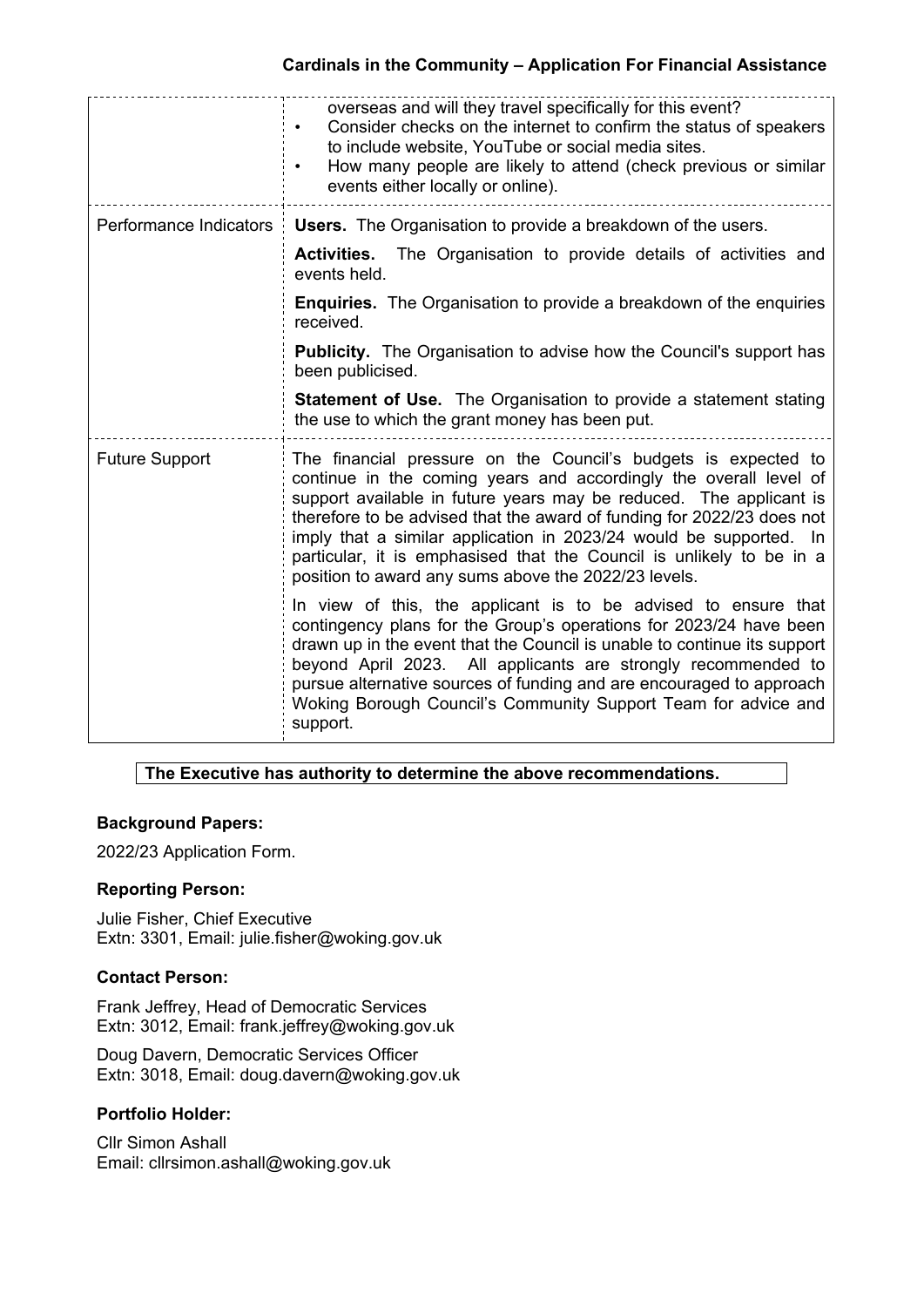#### **Shadow Portfolio Holder:**

Cllr Will Forster Email: cllrwill.forster@woking.gov.uk

# **Date Published:**

30 November 2021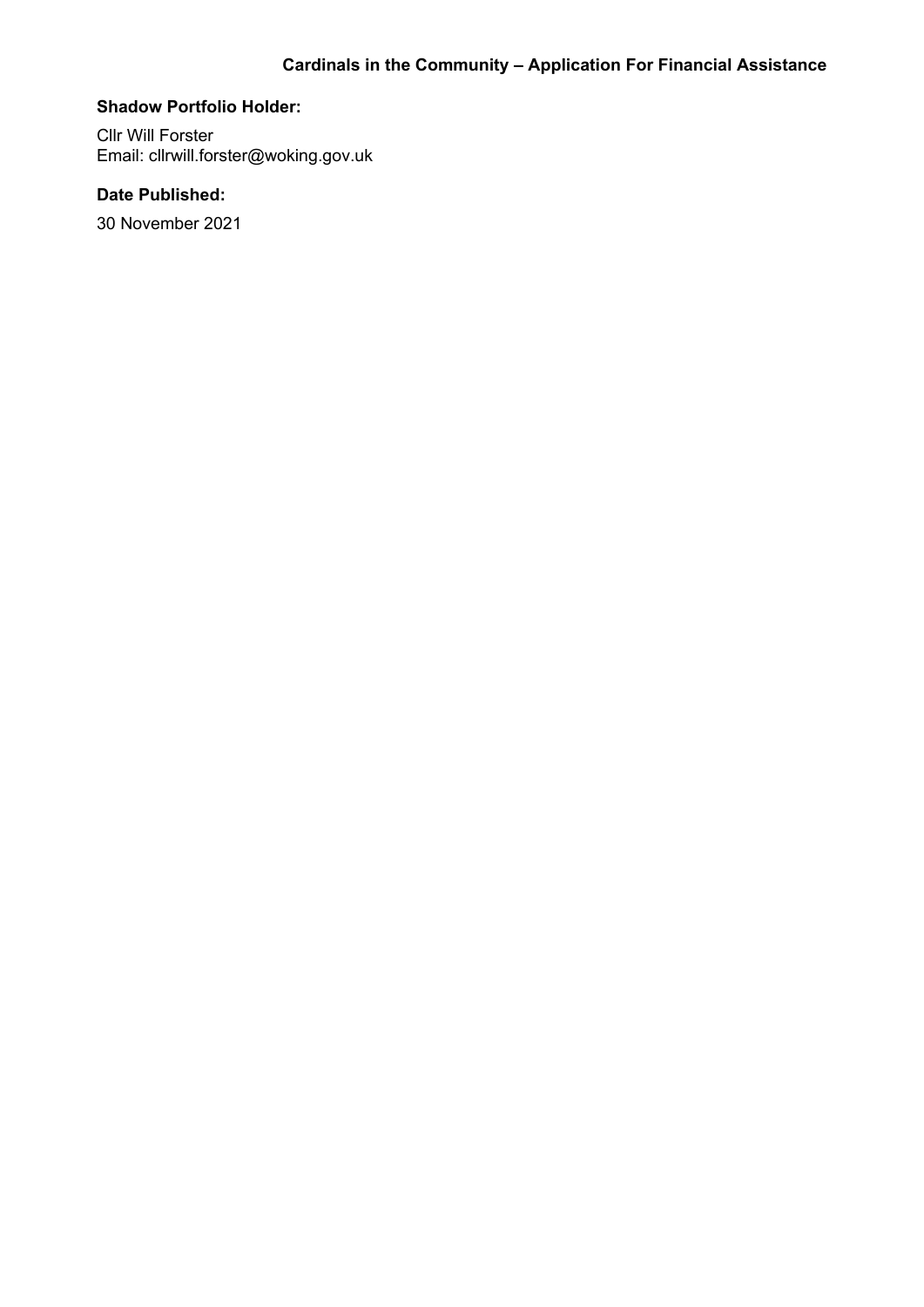| 1.0 Summary of Application  |                                                                                                                                                                                                                                                                                                                                                                                                                                                                                                                                                                                                                                                                                                                                                                                                                              |  |
|-----------------------------|------------------------------------------------------------------------------------------------------------------------------------------------------------------------------------------------------------------------------------------------------------------------------------------------------------------------------------------------------------------------------------------------------------------------------------------------------------------------------------------------------------------------------------------------------------------------------------------------------------------------------------------------------------------------------------------------------------------------------------------------------------------------------------------------------------------------------|--|
| 1.1 Status and Aims         | Cardinals in the Community (formerly Woking Football in the<br>Community) was formally launched in 2004 to consolidate and grow<br>the interface between Woking Football Club (WFC) and the local<br>community. In 2019 Cardinals in the Community (CITC) became an<br>independent charitable organisation, separate from WFC in order to<br>maximise opportunities for fundraising and to secure its presence in<br>the community independent of the Football Club.                                                                                                                                                                                                                                                                                                                                                         |  |
|                             | There are two main strands to CITC's activities:                                                                                                                                                                                                                                                                                                                                                                                                                                                                                                                                                                                                                                                                                                                                                                             |  |
|                             | <b>Woking Football Academy and Cardinals Youth Academy</b>                                                                                                                                                                                                                                                                                                                                                                                                                                                                                                                                                                                                                                                                                                                                                                   |  |
|                             | The Youth Academy is available for 17-23 year-olds and 8-16 year-<br>olds respectively. Boys attending the Academy receive education (A-<br>levels or BTEC) from an established provider (Woking College, SCL)<br>coupled with quality football coaching and development. A small<br>number may progress to higher level football, whilst for the vast<br>majority the programme enables them to receive high quality<br>education and be shaped positively during adolescence<br>in a<br>sporting environment. The<br>disciplined<br>Academy<br>has<br>seen<br>considerable growth and approximately 120 boys are provided with<br>high quality football training which will give them a love of sport,<br>promote fitness and, for some, help them progress to a higher level.<br>Its activities are largely self-funding. |  |
| <b>Community activities</b> |                                                                                                                                                                                                                                                                                                                                                                                                                                                                                                                                                                                                                                                                                                                                                                                                                              |  |
|                             | Community activities encompass a broad range of activities to bring<br>football to the wider community in Woking:                                                                                                                                                                                                                                                                                                                                                                                                                                                                                                                                                                                                                                                                                                            |  |
|                             | Work with local primary schools to provide PE tuition and<br>afterschool clubs, as well as children's football and multi-sport<br>courses that are run independently during school holidays,<br>encouraging children to have fun whilst increasing activity levels.<br>These activities are largely self-funding.                                                                                                                                                                                                                                                                                                                                                                                                                                                                                                            |  |
|                             | Other community activities targeting under-represented groups<br>within society that would benefit from increased activity levels with<br>the benefits for both physical and mental health, as well as<br>improving social engagement. In particular there are projects<br>which target girls and women, ethnic minorities, those struggling<br>with mental health issues, people with disabilities and older people,<br>and those suffering financial hardship, amongst others. These are<br>the activities which are not self-funding and for which funding<br>support is sought.                                                                                                                                                                                                                                          |  |
| 1.2 Employees               | 17, comprising CEO, 3 x Development Managers, 3 x Football<br>Coaches, Accounts Manager, 7 x Football Coaches, Kit Man and<br><b>Facilities Assistant.</b>                                                                                                                                                                                                                                                                                                                                                                                                                                                                                                                                                                                                                                                                   |  |
|                             | The football coaches are all qualified via the Football Association<br>coach education pathway.                                                                                                                                                                                                                                                                                                                                                                                                                                                                                                                                                                                                                                                                                                                              |  |
| 1.3 Volunteers              | 12, comprising 7 Trustees, Secretary to Trustees, Adviser to Trustees,<br>2 x Kit Men and Minibus Driver.                                                                                                                                                                                                                                                                                                                                                                                                                                                                                                                                                                                                                                                                                                                    |  |
| 1.4 Clients/Users           | Cardinals in the Community has the following different types of users:                                                                                                                                                                                                                                                                                                                                                                                                                                                                                                                                                                                                                                                                                                                                                       |  |
|                             |                                                                                                                                                                                                                                                                                                                                                                                                                                                                                                                                                                                                                                                                                                                                                                                                                              |  |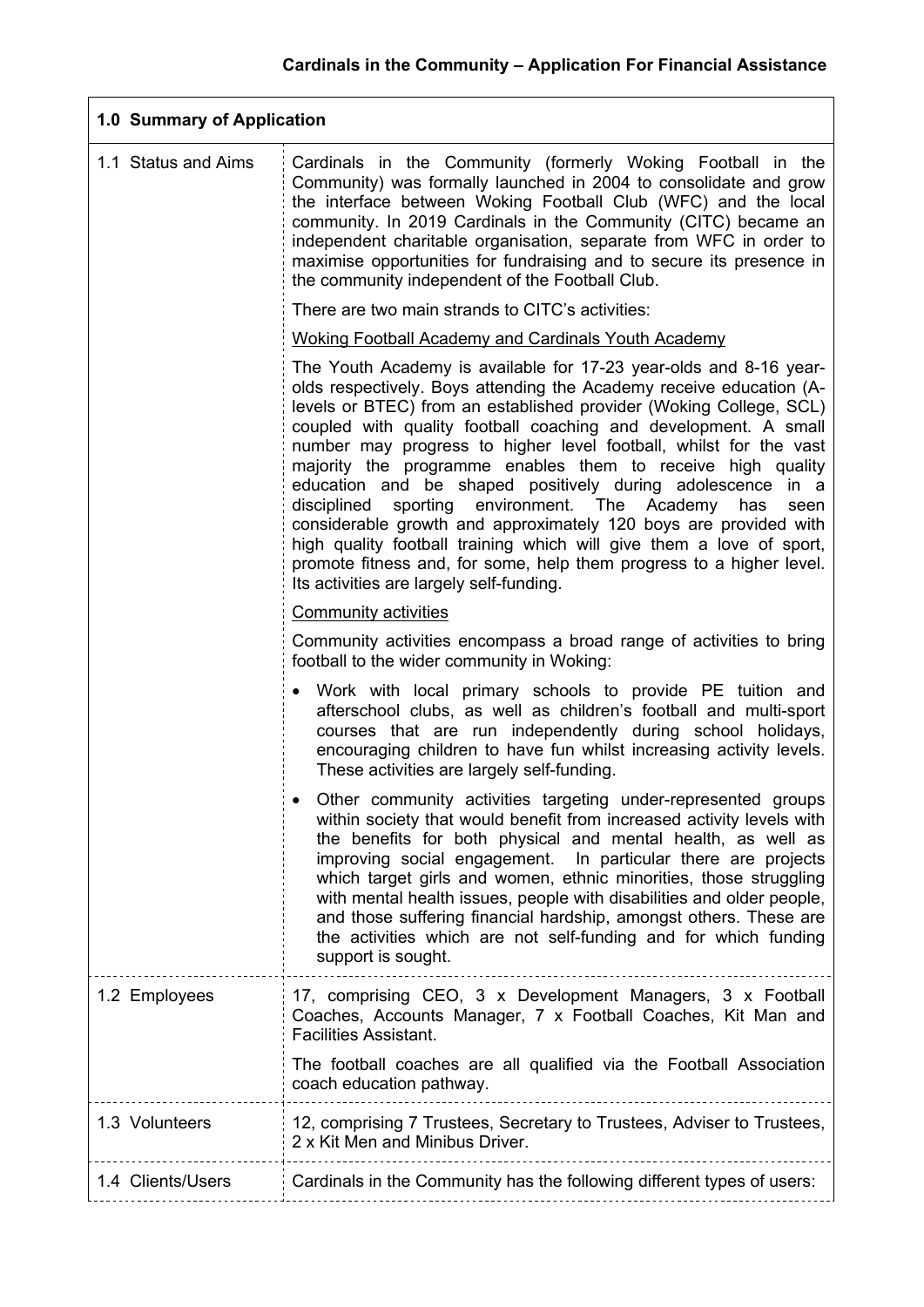|                   | Academy players - approx. 42 players, aged 17-23, all male,<br>from around South-East area.<br>Youth Academy players - approx. 120 players, aged 8-16, all<br>male, all from Woking and surrounding areas (95% estimated to<br>be from Woking).<br>Primary schools in Woking – a cross-section of the 8 schools'<br>populations, working with 300 students per school on average<br>across an academic year, often including additional services such<br>as clubs etc. Gender is approximately 50/50 boys and girls.<br>Participants in children's holiday schools - ages 4-14.<br>Mums' football - all female.<br>Girls' football – all female, age under 11.<br>Team training – existing local football clubs, age 8-14.<br>Ladies' teams – all female, over 30 players, age 17-45. |  |  |
|-------------------|---------------------------------------------------------------------------------------------------------------------------------------------------------------------------------------------------------------------------------------------------------------------------------------------------------------------------------------------------------------------------------------------------------------------------------------------------------------------------------------------------------------------------------------------------------------------------------------------------------------------------------------------------------------------------------------------------------------------------------------------------------------------------------------|--|--|
|                   | The Group estimates that during 2020-21 over 2,500 young people<br>per month have been worked with, despite Covid restrictions.                                                                                                                                                                                                                                                                                                                                                                                                                                                                                                                                                                                                                                                       |  |  |
|                   | Charges                                                                                                                                                                                                                                                                                                                                                                                                                                                                                                                                                                                                                                                                                                                                                                               |  |  |
|                   | Academy players – are in full-time education, the Group receives<br>payments for provision of football training from the scheme's<br>academic education provider.                                                                                                                                                                                                                                                                                                                                                                                                                                                                                                                                                                                                                     |  |  |
|                   | Youth Academy (formerly Centre of Excellence) players - the Group<br>receives payment from boys' parents for provision of football training.                                                                                                                                                                                                                                                                                                                                                                                                                                                                                                                                                                                                                                          |  |  |
|                   | Primary schools – schools are charged on a pre-agreed basis for<br>provision of PE and after school clubs.                                                                                                                                                                                                                                                                                                                                                                                                                                                                                                                                                                                                                                                                            |  |  |
|                   | Holiday schools – individuals are charged at a daily or weekly rate at a<br>rate comparable to other similar activities.                                                                                                                                                                                                                                                                                                                                                                                                                                                                                                                                                                                                                                                              |  |  |
| 1.5 Members       | N/A                                                                                                                                                                                                                                                                                                                                                                                                                                                                                                                                                                                                                                                                                                                                                                                   |  |  |
| 1.6 Sum Requested | £20,000 (Revenue)                                                                                                                                                                                                                                                                                                                                                                                                                                                                                                                                                                                                                                                                                                                                                                     |  |  |
| 1.7 Project       | Cardinals in the Community intends to use the funds for the<br>continuation and ongoing development of community football and<br>healthy living initiatives, to support the operation of the new 3G pitch<br>and changing facilities at Woking College on behalf of the Borough<br>Council and to maximise the community benefits from this new facility.                                                                                                                                                                                                                                                                                                                                                                                                                             |  |  |
|                   | Its Academy, Youth Academy, schools and holiday schools activities<br>are well established. Looking forward, its vision is to expand the<br>activities in the wider community, in line with the objectives to provide<br>opportunities for all sectors of the local population, especially those<br>that are often excluded. There will also be an emphasis on<br>community-based programmes which help to tackle obesity. These<br>are the activities which are not self-funding and for which support has<br>been requested.                                                                                                                                                                                                                                                        |  |  |
|                   | Some activities were necessarily paused during the pandemic in<br>2020-21 but have resumed and a full programme is expected in 2022-<br>23, which includes:                                                                                                                                                                                                                                                                                                                                                                                                                                                                                                                                                                                                                           |  |  |
|                   | • Walking football – training sessions for men over 50 (pre-Covid<br>there were 17 regular participants)<br>• Visits to care homes for older residents, some suffering from<br>dementia – chair based exercises and games<br>The Surrey Community Football League for adults with mental                                                                                                                                                                                                                                                                                                                                                                                                                                                                                              |  |  |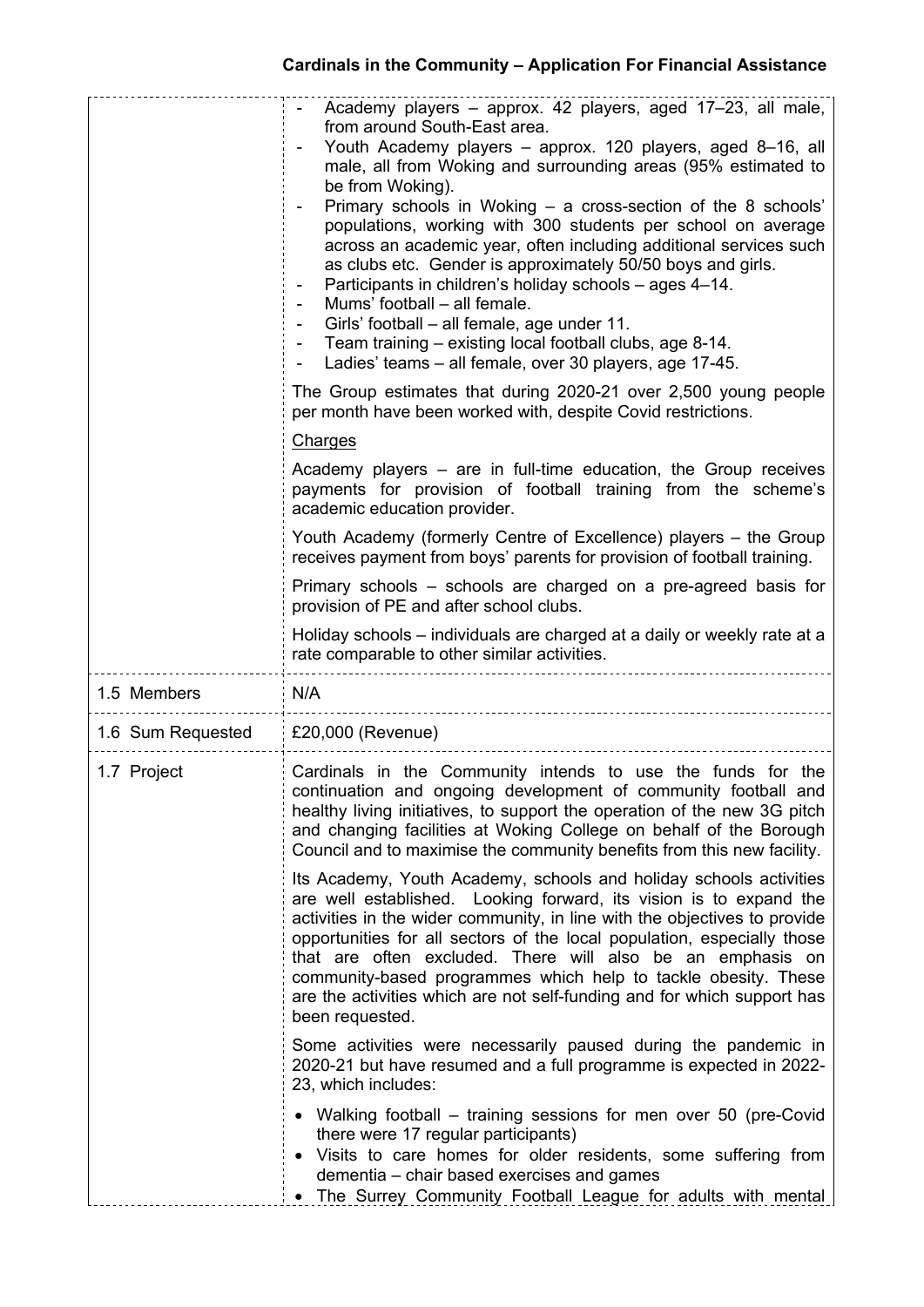|                       | health issues – monthly games in a central venue, with a league<br>and a cup competition and end of season presentation<br>• Sessions for those living with and having recovered from cancer<br>• Football for people with disabilities (pre-Covid an hour's training<br>and 4 hours' match time took place each week)<br>• Support for young carers<br>• Work experience for younger people.                                                                                                                                                                                                                                                                                                                                                                                                                                                                            |         |  |
|-----------------------|--------------------------------------------------------------------------------------------------------------------------------------------------------------------------------------------------------------------------------------------------------------------------------------------------------------------------------------------------------------------------------------------------------------------------------------------------------------------------------------------------------------------------------------------------------------------------------------------------------------------------------------------------------------------------------------------------------------------------------------------------------------------------------------------------------------------------------------------------------------------------|---------|--|
|                       | New activities being introduced and planned include:<br>The Man $v$ Fat programme for men over 60 – encouraging weight<br>loss with increased activity levels and camaraderie in a team<br>environment<br>• Girls' football – it is intended to create a hub for girls football, with<br>opportunities for girls to play<br>• Premier League Primary Stars programme beginning to support<br>schools with additional teacher support in PE, Maths and English<br>• Social Action projects such as "Save the Ocean"<br>• Annual football in the community open day which will be<br>specifically aimed at encouraging under-represented groups to<br>participate, including BAME populations and females<br>An event is envisaged in conjunction with the police and<br>community safety with the aim of engaging high risk groups and<br>reducing anti-social behaviour. |         |  |
| 1.8 Cost breakdown:   | The most significant cost incurred in providing the Group's services in<br>coaching and running football events is staff costs. However current<br>requirements to pay for the hire of the 3G pitch which Cardinals<br>manages on behalf of Woking Borough Council at Woking College<br>mean that previously viable community programmes no longer break<br>even. An estimated breakdown of costs is provided below.<br>Staff costs (qualified football coaches)<br>£5,000<br>Hire of 3G pitches (additional cost)<br>£14,000                                                                                                                                                                                                                                                                                                                                            |         |  |
|                       | Equipment                                                                                                                                                                                                                                                                                                                                                                                                                                                                                                                                                                                                                                                                                                                                                                                                                                                                | £1,000  |  |
|                       | Total                                                                                                                                                                                                                                                                                                                                                                                                                                                                                                                                                                                                                                                                                                                                                                                                                                                                    | £20,000 |  |
| 1.9 Community Benefit | The organisation estimates that it worked with around 2,500 young<br>people per month during 2020-21, with a variety of football and multi-<br>sport offerings, and aims to reach a wider demographic for the<br>provision of further opportunities for activity and exercise, benefiting<br>local people's physical and mental health.                                                                                                                                                                                                                                                                                                                                                                                                                                                                                                                                  |         |  |
|                       | Exercise and activities in care homes provide a wealth of benefits for<br>residents' wellbeing, including functional fitness, social engagement,<br>mental stimulation, health management and fun. For people suffering<br>with dementia, activities can help to achieve purpose and pleasure as<br>well as paying a part in dealing with challenging behaviours.                                                                                                                                                                                                                                                                                                                                                                                                                                                                                                        |         |  |
|                       | Walking football for the over 50's has social, physical and mental<br>health benefits and can attract people who might otherwise give up on<br>exercise in later on in life. Participants can socialise with other people<br>and forge friendships, helping to reduce the risk of social isolation.<br>The Group states that it is especially valuable for men, who have a<br>higher mortality rate before retirement age than women.                                                                                                                                                                                                                                                                                                                                                                                                                                    |         |  |
|                       | The Man v Fat programme, which is endorsed by the FA, is aimed at                                                                                                                                                                                                                                                                                                                                                                                                                                                                                                                                                                                                                                                                                                                                                                                                        |         |  |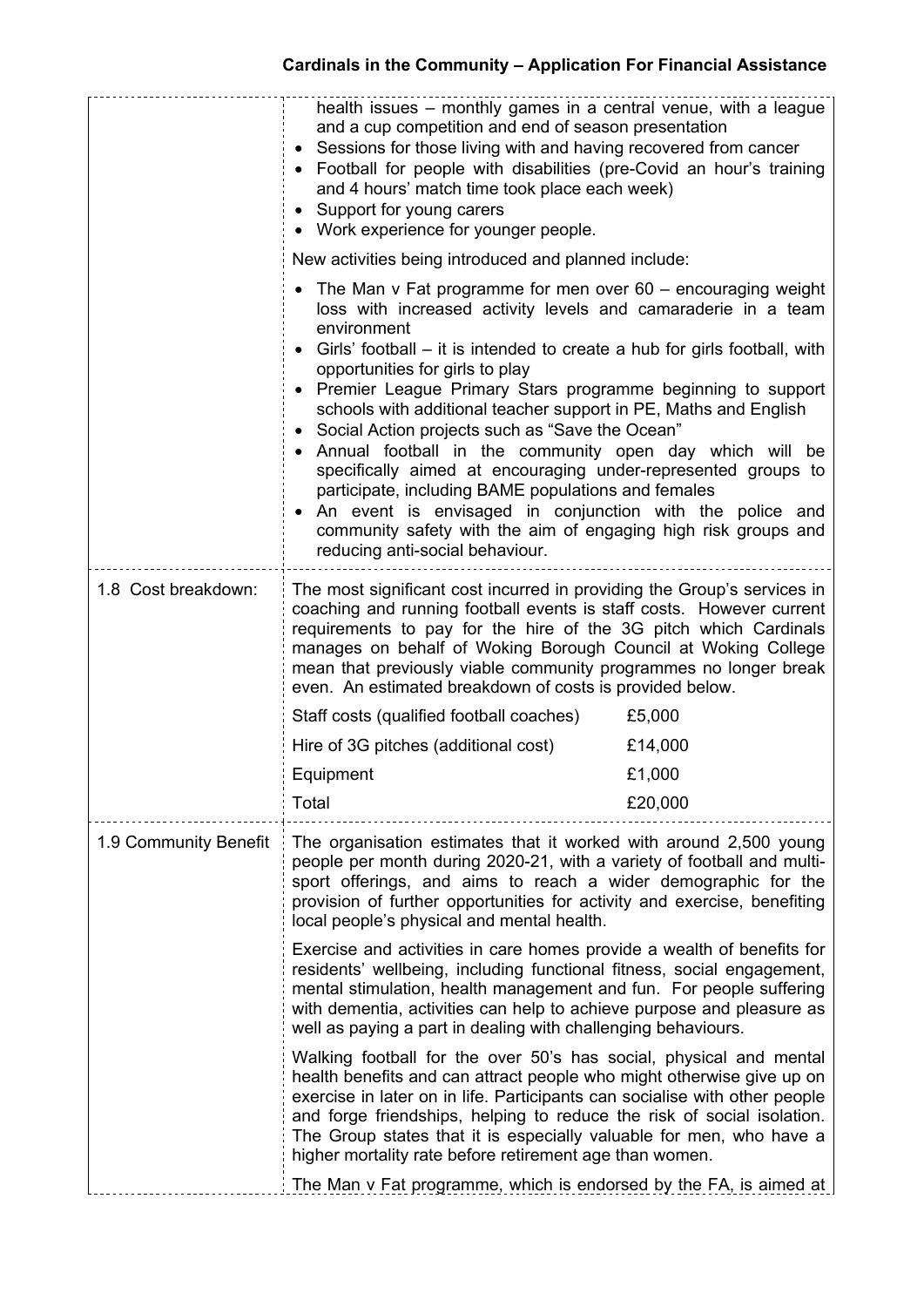|                      | overweight men with a BMI over 27.5, and helps to fill a gap that<br>arises with most slimming clubs being aimed at and attended by<br>women. In a 14-week pilot scheme in Solihull the men lost 22 lbs on<br>average, in a supportive and inspiring environment, bringing with it a<br>range of physical and mental health benefits, as well as the fun social<br>benefits of belonging to a team.                                                                                                                                                                                                                                                                                                                                                                                                           |
|----------------------|---------------------------------------------------------------------------------------------------------------------------------------------------------------------------------------------------------------------------------------------------------------------------------------------------------------------------------------------------------------------------------------------------------------------------------------------------------------------------------------------------------------------------------------------------------------------------------------------------------------------------------------------------------------------------------------------------------------------------------------------------------------------------------------------------------------|
|                      | It is envisaged that the grant would provide additional programmes of<br>activity including those listed below, with the final blend of offerings<br>will be determined by the Group's Community team in response to<br>demand at the time:                                                                                                                                                                                                                                                                                                                                                                                                                                                                                                                                                                   |
|                      | After Schools Clubs for 3 hours/week; 15 children/session x 30 weeks<br>(45 children)                                                                                                                                                                                                                                                                                                                                                                                                                                                                                                                                                                                                                                                                                                                         |
|                      | Community Outreach sessions for health and well-being for 2 hours<br>per week; 40 individuals x 30 weeks (80 individuals)                                                                                                                                                                                                                                                                                                                                                                                                                                                                                                                                                                                                                                                                                     |
|                      | Walking Football for over 50's for 3 hours/week; 15 participants x 30<br>weeks (45 individuals)                                                                                                                                                                                                                                                                                                                                                                                                                                                                                                                                                                                                                                                                                                               |
|                      | Women's Recreational Sessions for 3 hours/week; 15 participants x<br>30 weeks (45 individuals)                                                                                                                                                                                                                                                                                                                                                                                                                                                                                                                                                                                                                                                                                                                |
| 1.10 Covid-19 Impact | The work of the Charity was largely stopped during the first lockdown<br>in early 2020, with all the charity's staff placed on furlough. Over the<br>following months staff were taken off furlough as and when work<br>became available for them. There was little disruption to the Academy<br>and the Group was able to run holiday courses in the 2020 summer<br>holidays at West Byfleet Junior School. Since the start of the autumn<br>term 2020, the Academy and Schools' work has continued without<br>interruption. The Youth Academy restarted in September 2020 and<br>only paused during the second period of lockdown. All community<br>activities were impacted to some extent. Overall, the Covid-19<br>pandemic to date has not significantly adversely affected the charity<br>financially. |
|                      | The pandemic has inevitably impacted the people supported and<br>those who are targeted to provide more support to in future. Sport<br>England has reported findings indicating that, whilst physically active<br>adults largely maintained activity levels during the pandemic, certain<br>groups and demographics have been more negatively impacted.<br>These are typically the groups that were less active pre-pandemic and<br>people with long-term health conditions, along with those from BAME<br>backgrounds.                                                                                                                                                                                                                                                                                       |

| 2.0 Financial Background |                                                                                                                                                                                                                                                                  |  |
|--------------------------|------------------------------------------------------------------------------------------------------------------------------------------------------------------------------------------------------------------------------------------------------------------|--|
| 2.1 Budget               | At the time of the application, the Group held £160,000 in the bank.<br>The sum of £21,800 is reserved for funds to be paid to the Council<br>relating to net income from the running of the 3G pitch facility at<br>Woking College.                             |  |
|                          | The Group has submitted a budget for 2022/23 which shows an<br>anticipated income of £335,000 against an anticipated expenditure of<br>£333,000, resulting in an anticipated surplus of £2,000. The budget<br>includes the £20,000 applied for from the Council. |  |